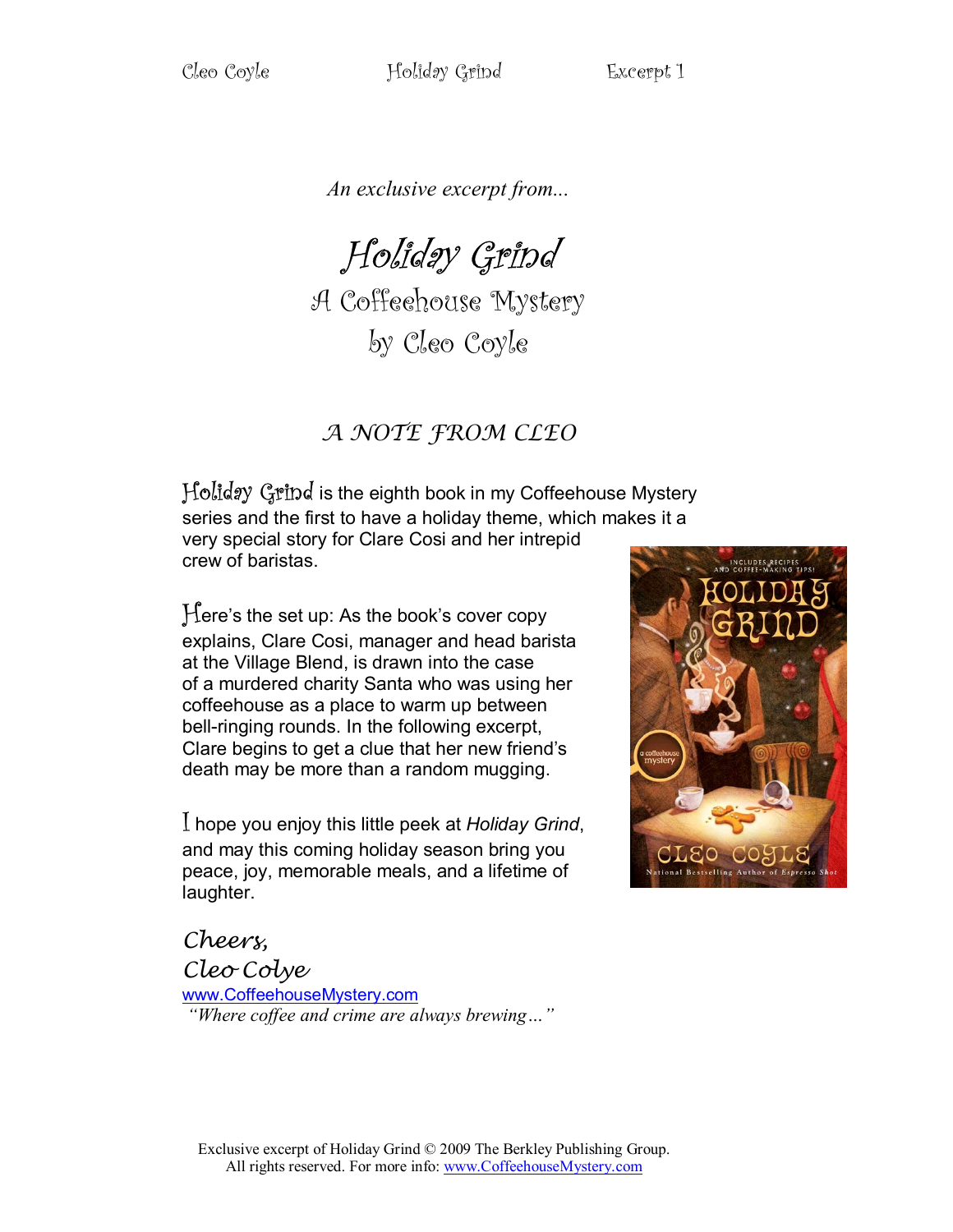# *from*... Chapter Three

Outside the heavy snowfall was tapering off into light flurries. The occasional icy flake pelted the hood of my white parka, then fell to the ground to join its brethren, but for the most part the storm appeared to be over. The glistening blanket it left behind, however, now draped every inch of the historic district—the cobblestone streets and narrow sidewalks, the parked cars and town house roofs.

There was nothing like walking through the Village on a snowy winter night. The few vehicles on the slippery street crept along no faster than horse-drawn carriages. Every surface appeared flocked with white; the pungent smell of active old fireplaces floated through the air; and bundled couples hurried past dark storefronts, eager to get back to their warm apartments or inside a cozy pub for a glass of mulled wine or mug of Irish coffee.

As I passed by St. Luke's churchyard, the whole world seemed to go silent, save the icy flurries that still pecked at my parka and the *crunch, crunch, crunching* of my winter boots. At one intersection I stood alone, watching a traffic light provide a signal for crossroads that had no traffic. Hands in pockets, I waited half amused as the bright red light flipped to green in an unintentional Christmas display just for me.

Suddenly I was a little girl again, back in Pennsylvania, slipping away from my grandmother's house and carrying my cheap little red plastic toboggan to the dead end of her street. The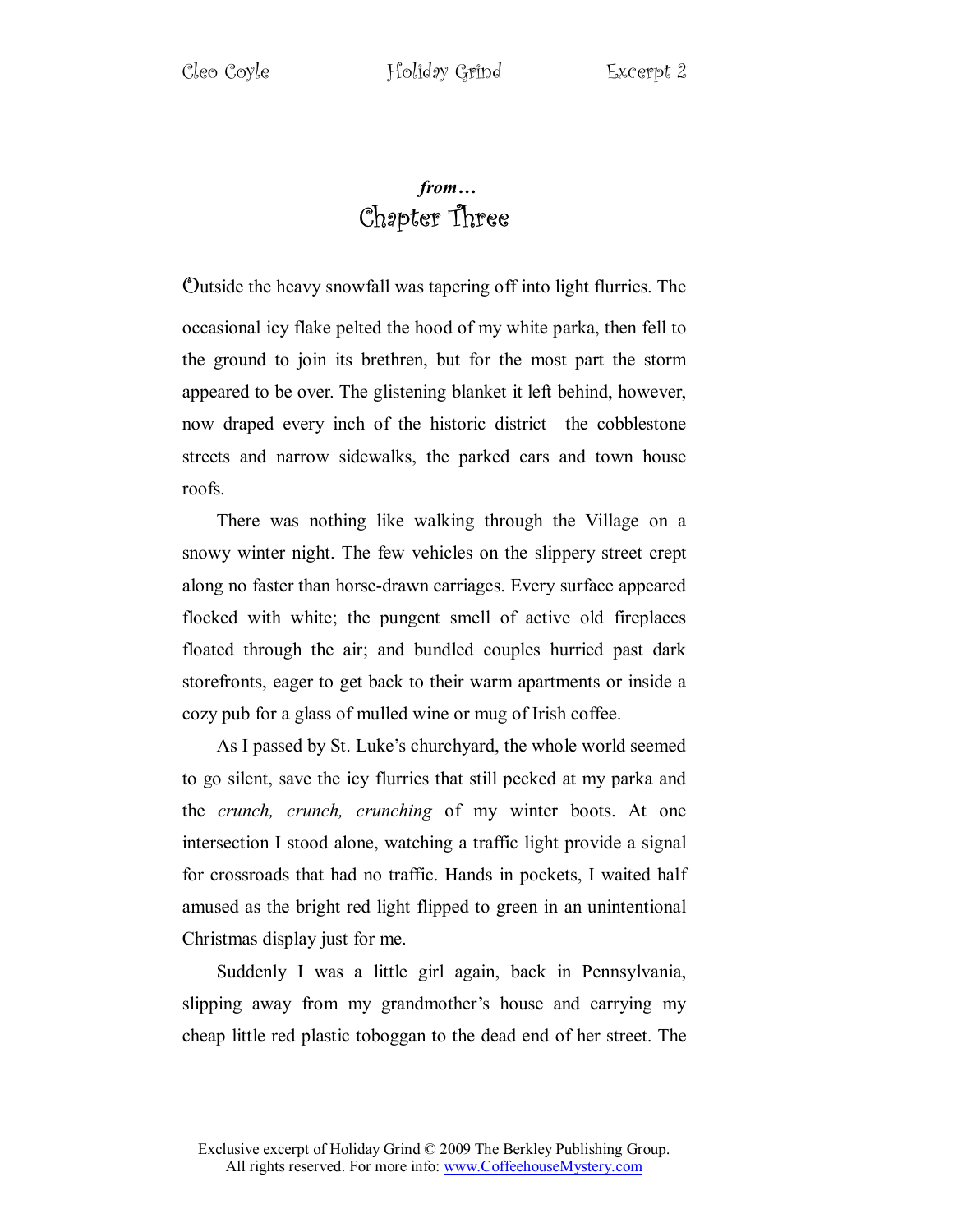other kids were tucked in for the night, but the snowfall was fresh, not a mark on it, and the vast, empty hillside was all mine.

That kind of exhilarating privacy was rare in Manhattan. Snow almost always melted to rain upon entering the heat and intensity of this crowded island. But tonight—for a little while, anyway the world was mine again, a blank canvas, fresh and clean for me to mark as I pleased. And block after block, I did make my mark, each footfall breaking through the frozen crust to leave its momentary print in the soft powder.

When I finally reached the corner of Bank and Hudson, I sighed, stamped the snow off my boots, and reluctantly rejoined civilization. The White Horse Tavern was crowded despite the weather, and I knew Alf often stopped here for a burger or Coke. (Being an ex-alcoholic, he told me he no longer drank alcohol, but he still loved the atmosphere of pubs.) Unfortunately, I didn't see him inside.

I chatted with the bartender, who told me he'd served Santa a cranberry juice. "He came in to get warm, wait for the snow to ease up, you know? And we were just hanging out, shooting the breeze when he jumped up all of a sudden and left in a big hurry."

"Which way did he go?" I asked.

"West," said the man, pointing. "Toward the river."

That sounded wrong on a night like this, but I didn't say so. I simply thanked the bartender, left the tavern, and returned to the chilly sidewalk. Moving off the bright main drag, I headed purposefully down the side street. Within two blocks, however, my firmness faltered.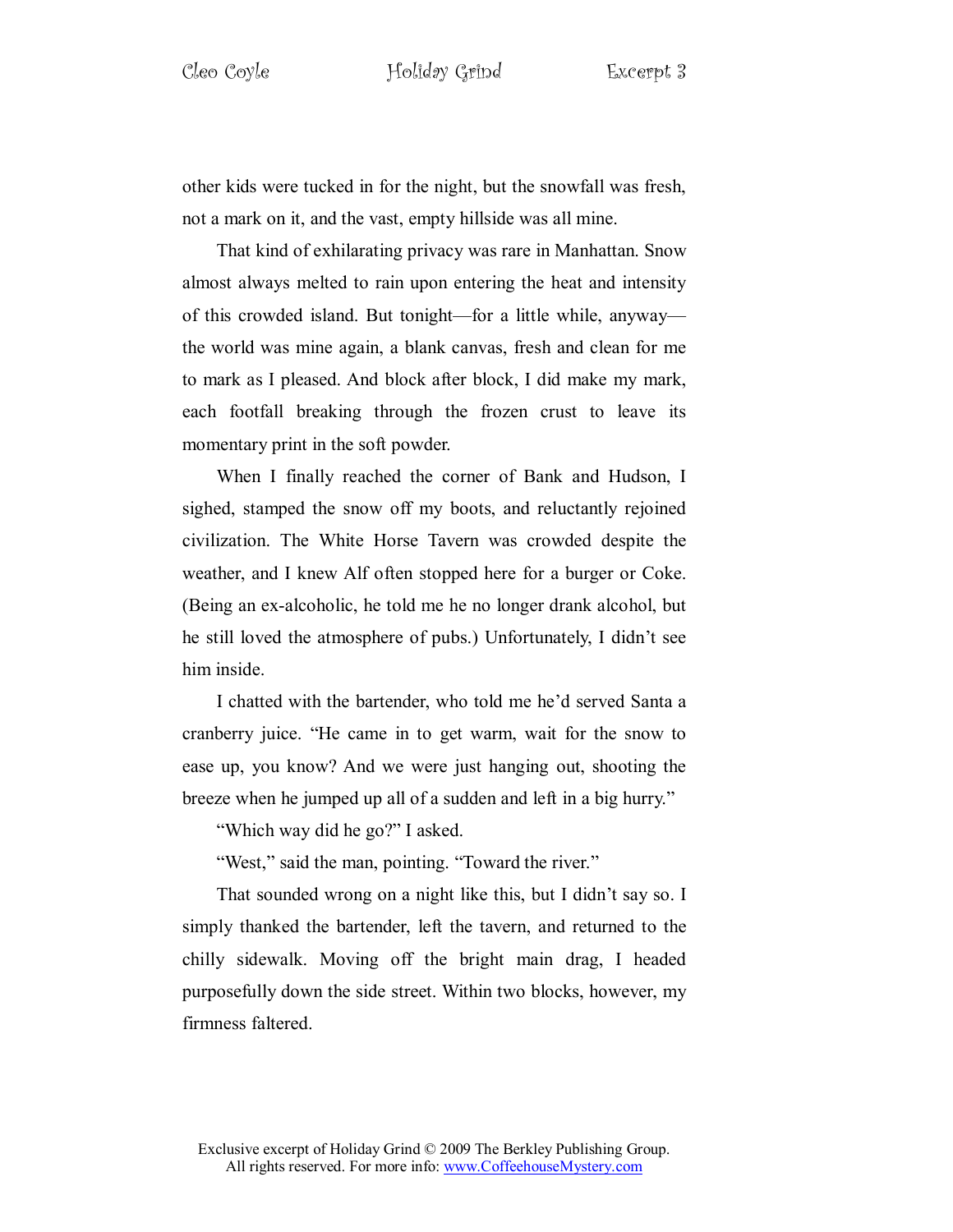The picturesque charm of the officially designated historic district was gone now. This close to the river, there were no more legally protected Italianate and Federal-style town houses. The buildings here were mostly remnants of the nineteenth-century industries that once supported the working waterfront.

Protected or not, however, the location of these former factories, garages, and warehouses put them right next door to a real estate bonanza. With the West Village commanding some of the highest rents in all of New York City, developers had taken advantage over the years, converting these old white elephants into residences for new money.

To make matters worse, the flurries started changing back into serious snowfall again. The clouds had thickened once more, and the icy flakes were getting heavier and more frequent. Even the halogen streetlamps were straining to cut through the returning blizzard.

With a shiver, I flipped up my parka's hood. But my mood didn't get any warmer. Traffic was nonexistent on this stretch, and the few commercial businesses Iíd passed were shuttered. Uneasy on this desolate street, I was about to throw in the towel and abandon my search when I spied a familiar sight a little farther up the block: Alf's bright green Traveling Santa sleigh!

For a moment, I was elated. Then I saw that the green sleigh was parked alone on the sidewalk, its red wheels propped against the curb, white powder piling up on its surface.

*Okay, this makes no sense.*

Under the weak glow of a streetlamp, I could see that the cash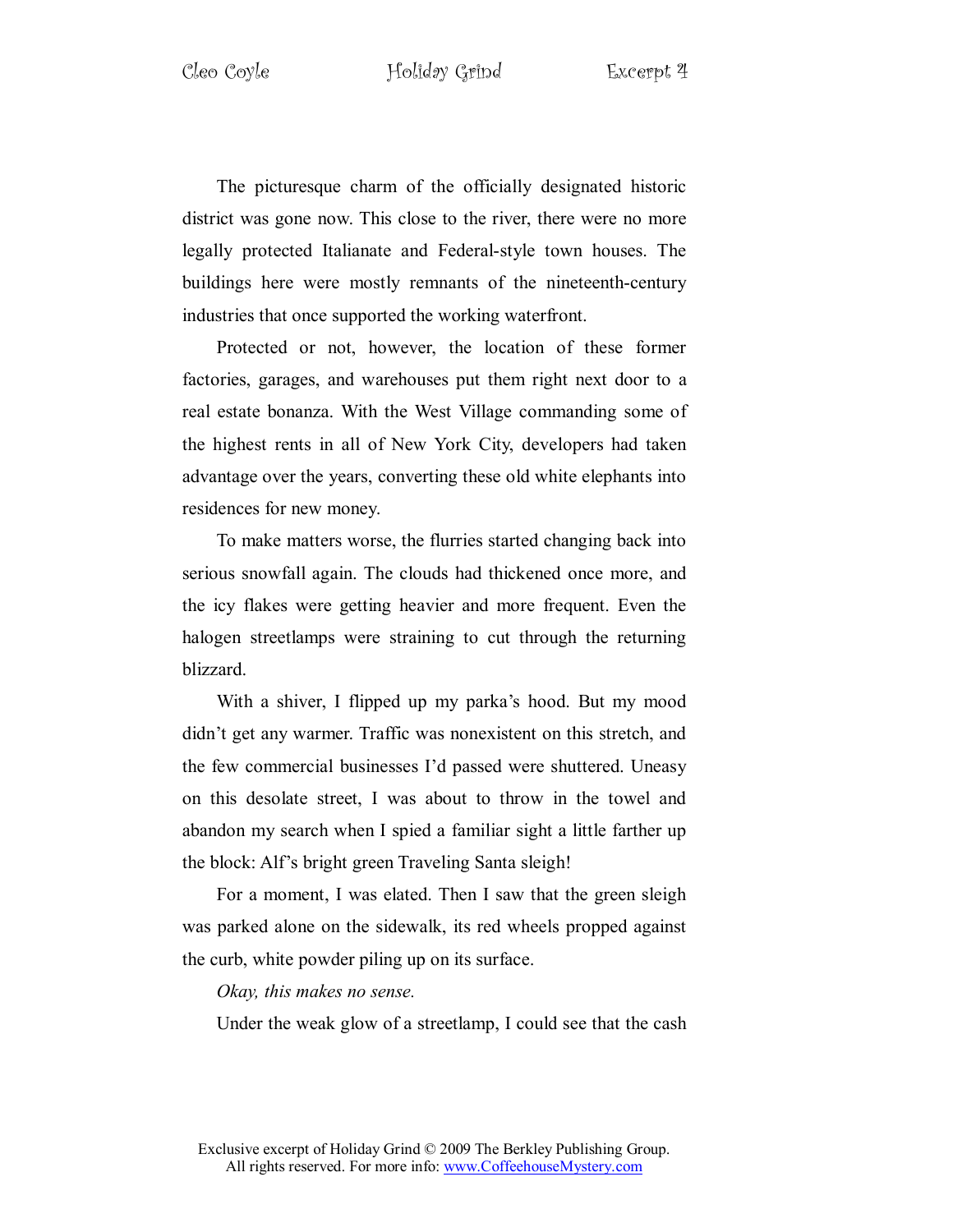box was still on Alf's little cart. The box was really a round plastic container about the size of a large soup pot. The top of the container was molded to look like a pile of presents, and it slid into a much larger plastic case on the sleigh that was shaped to look like Santa's big red bag. Pedestrians threw their cash donations through a small hole at the top of the "present" box; and because it was removable from the sleigh by a hidden handle, Alf always brought the cash box into the Blend with him. He never let it out of his sight. So there was no way he'd leave it unguarded on the street like this.

Alarmed now, I approached Alf's sleigh along the slippery sidewalk and finally saw that the cash box was broken open with only a few coins left inside. More coins were on the ground, making little round sinkholes in the snow. There were footprints in the powder—*two* sets of prints. Both led away from the sleigh, into a nearby alley. Only one set of footprints came out again. They continued down the sidewalk in the direction of the river.

*Those canít be Alfís footprints*, I decided. *Why would he head toward the river and leave his sleigh behind?*

I decided to follow the other tracks of footprints in the snow, the ones leading *into* the shadowy alley. I had to make sure Alf wasn't lying at the end of those prints, hurt, bleeding, even unconscious.

I couldn't see much as I moved toward the narrow passage between the buildings, just a gunmetal-gray garbage Dumpster. But as I moved farther in, I realized the alley eventually opened up into a snow-covered courtyard.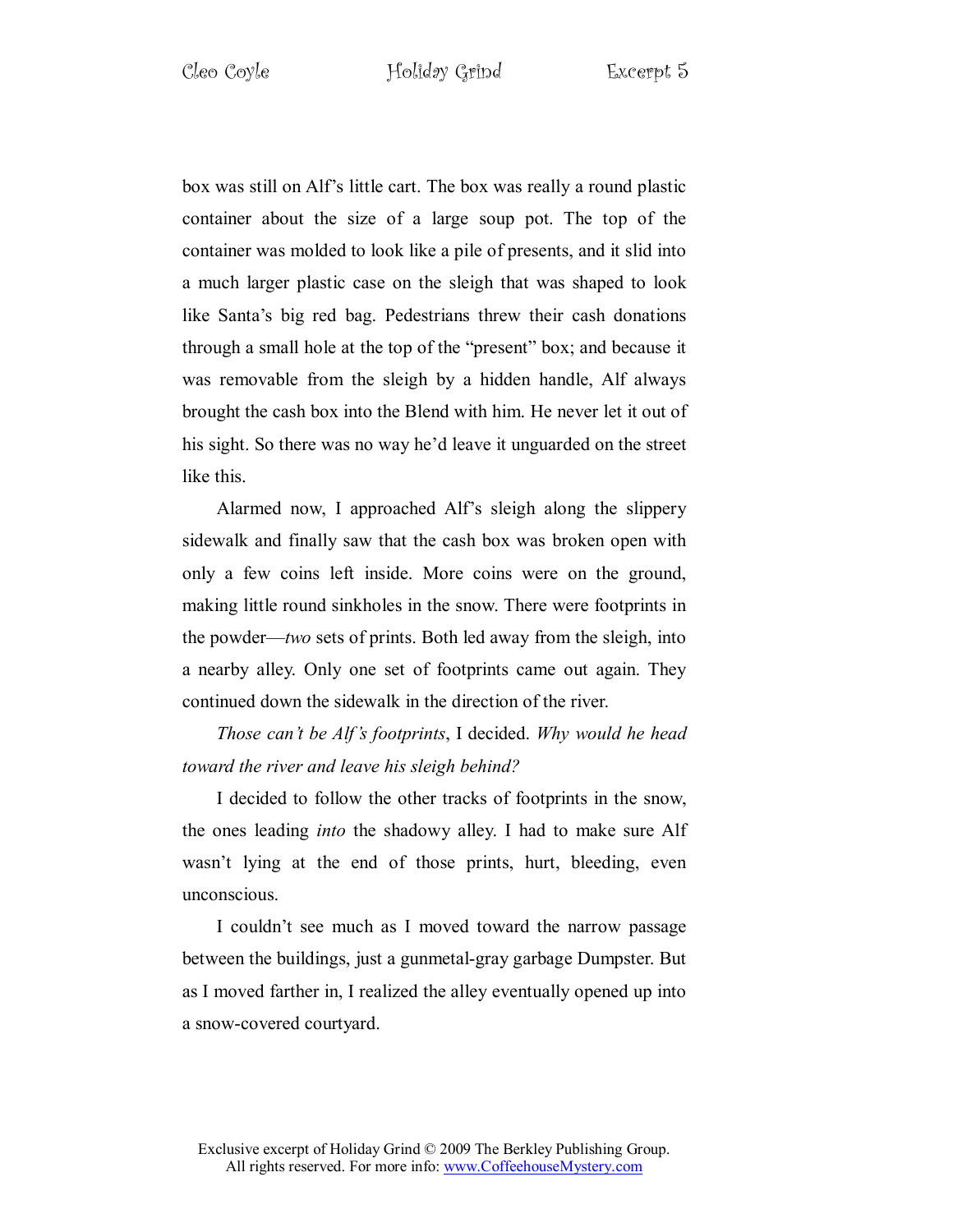ìAlf?î I called. A wind gust suddenly howled, swallowing my voice. I called out again, stronger this time, but there was no reply, no movement.

I dug into my pocket and pulled out my keychain flashlight. The beam was weak, but it was better than the dingy dark. I stepped forward, paralleling the two sets of snow prints that led into the alley. Both sets of tracks were larger than my own small boots, and I took care not to disturb either one.

As my flashlight beam glanced along the white surface, a flash of cheery red color made me stop. I pulled the light back and saw the Santa hat.

"Hello!" I shouted, more urgently than before. "Alf! Are you here?"

Again no one answered.

I stooped to pick up the hat, and that's when I saw the shiny black boots. They were sticking out from behind the gray Dumpster.

For a moment, I stood still as a gravestone, staring at Alf's boots, vaguely aware of St. Luke's bells ringing the hour. The church wasn't far—not physically—but in that frozen flicker of time those clear, innocent, beautifully pure peals sounded as if they were coming from another world.

A second later I was down, kneeling over my red-suited friend sprawled in the snow. "Alf, can you hear me? Alf!"

He couldn't. Choking back a scream, I realized Alfred Glockner was dead.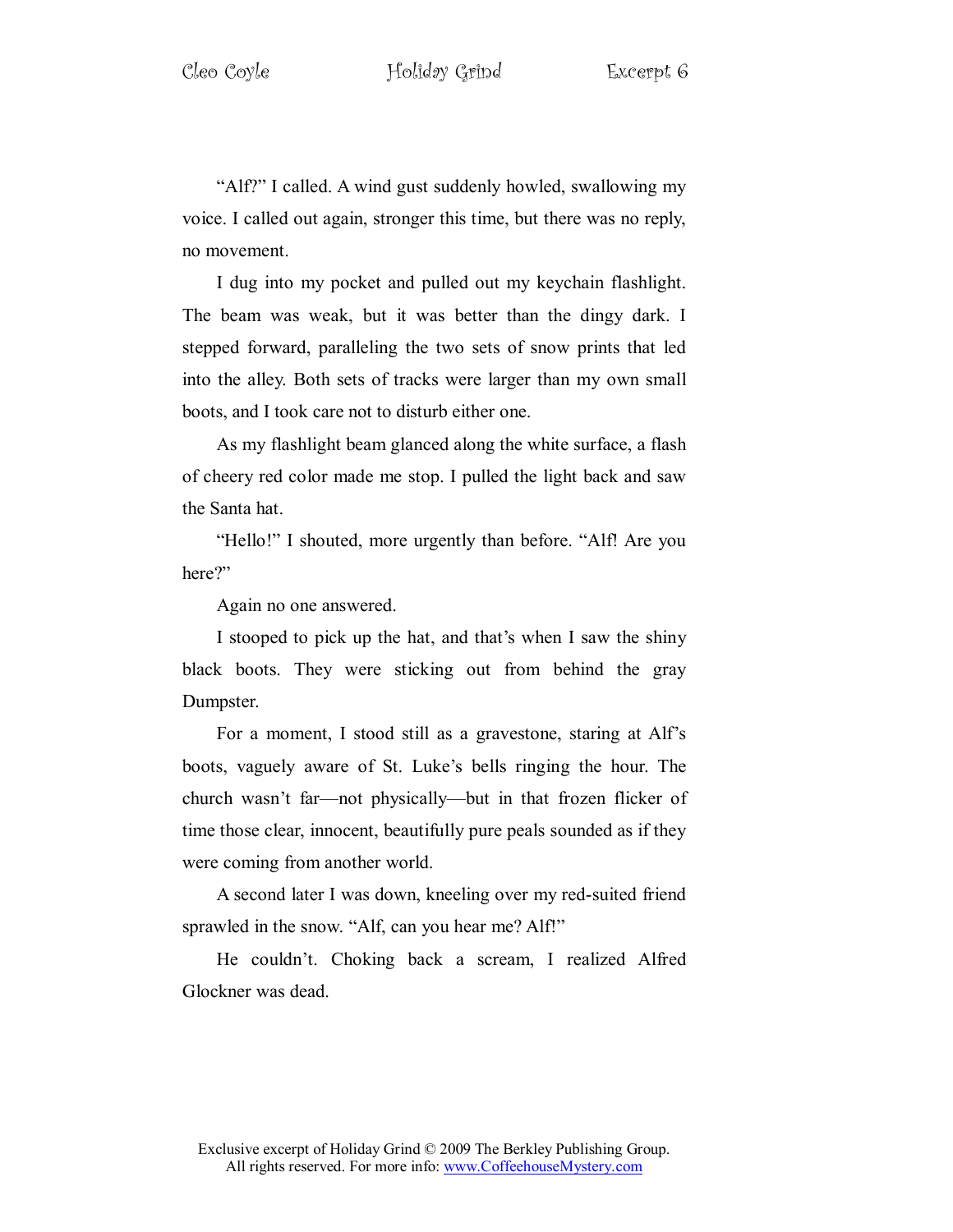# Chapter Four

In the frigid air, my breath was still forming little pearl-colored clouds. No steam was coming from Alf's lips or nose because there was no surviving the gaping hole in his chest or the amount of lost blood pooled around his body.

Despite the clear evidence, I went through the motions, checking for any way to help him. I played the flashlight across his wide, unfocused eyes, looking for a reaction. There was none. His wrist had no pulse, neither did his neck.

I pulled out my cell and dialed 911. The call was answered immediately by a female operator who took down all the information. She told me to remain at the scene in order to speak with the investigating officers. Finally, the woman asked if I wanted to stay on the phone with her until the officers arrived.

"No," I said. "I need the line."

I was still kneeling, the cold, wet snow soaking through the legs of my jeans. I didn't care. I hit speed dial. When I heard the reassuring timbre of Detective Mike Quinn's gravelly voice, I started ranting—only to realize I was talking to his prerecorded message telling me to leave my name and number. When the tone sounded, I took a breath.

"It's Clare. Call me back as soon as you have the chance<sup>"</sup>

I was tempted to say more, but Mike was on the job now. If he wasn't picking up, there was a good reason. He could very well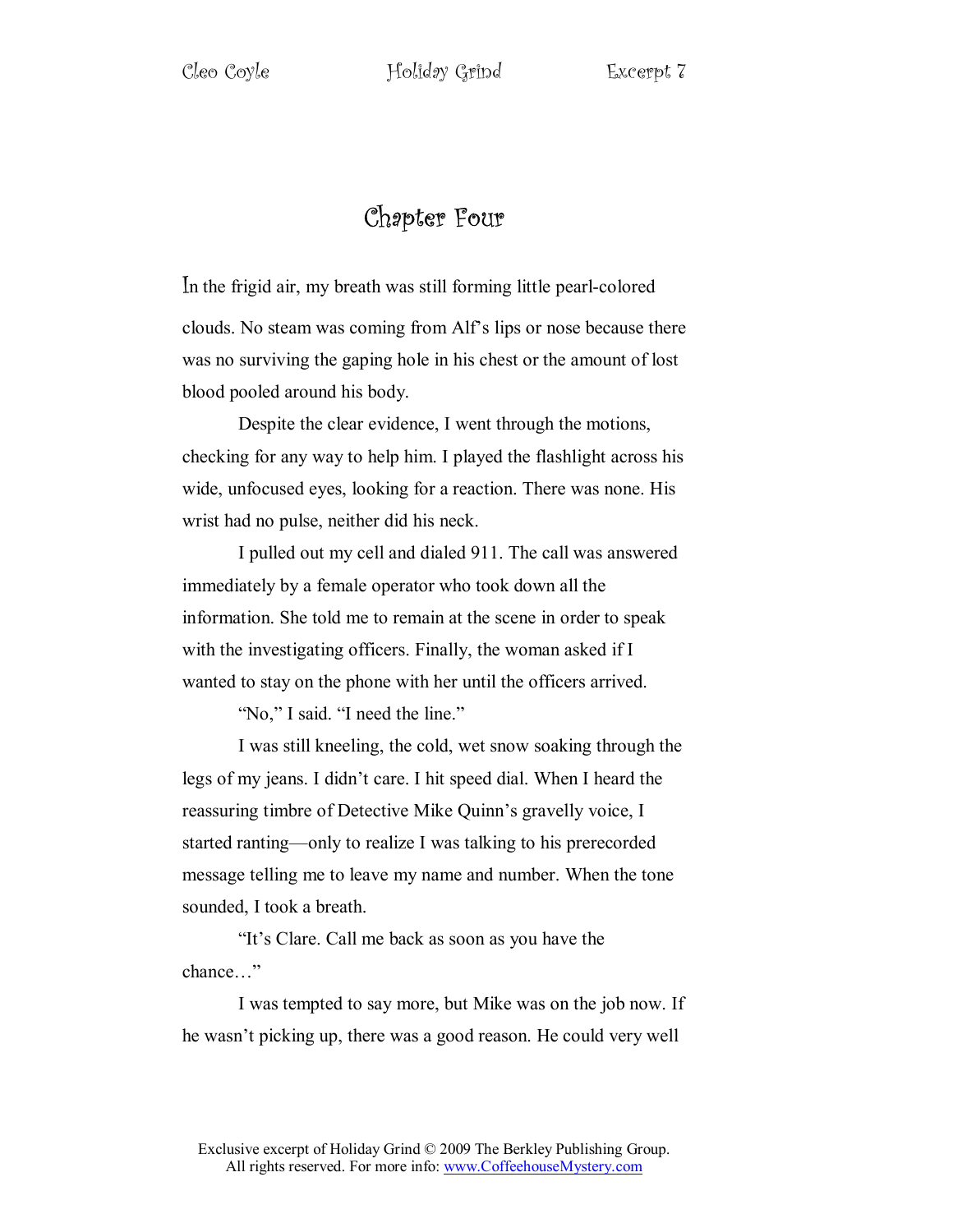be at a crime scene of his own. He was overseeing an operation in Queens tonight, which meant, even if he had picked up, he would still be an hour's drive away.

I wasn't the one who'd been shot in this alley; I was perfectly okay, and the police were on their way. A hysterical message from me wouldn't do either of us any good. So I ended the call, closed my eyes to gain some objectivity, and shifted the beam to illuminate Alf's wound.

Judging from the scorch marks on the breast of the velvet Santa suit, Alf had been shot at point-blank range. The lapel pocket was turned inside out—no doubt when the mugger rifled Alf's pockets. The killer had ripped open Alf's costume, too, using so much force that one of the big, white Traveling Santa suit's signature buttons was ripped off.

I passed my flashlight over the nearby snow, but I didn't see the button. I did, however, see Alf's blood. There was so much of it pooled around him, it was impossible to miss. Its warmth had even melted the surrounding snow.

I stilled, realizing something for the first time: Alf's blood hasn't frozen solid yet. In weather like this, that could only mean one thing. He was shot very recently.

About then I noticed my hands were shaking. I was upset about Alf, of course, and beginning to feel very cold, but I knew something else was making me shiver.

I reminded myself that the perpetrator of this horrible crime was gone. I'd called out to Alf enough times that anyone lurking in the shadows would have been scared away. And that single trail of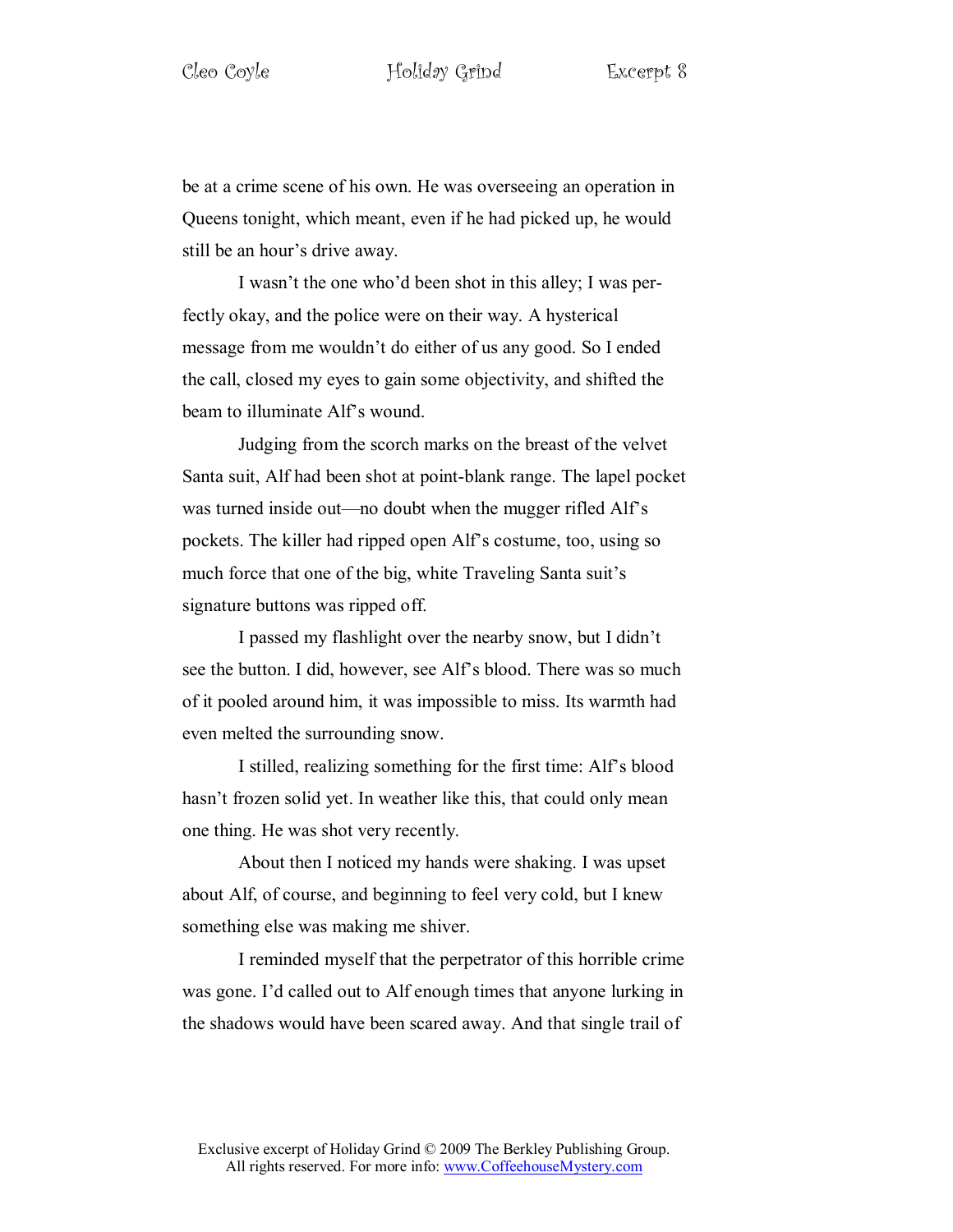footprints I'd noticed coming out of the alley was heading away from the scene and toward the river. That had to be a trail of the killer's prints, I thought.

*But what if they aren't?* 

There was a slim possibility that Alf's murderer was demented enough to hang around the crime scene. The shooter could be lurking in the shadows, watching me right now. I swallowed hard and hit another button on my speed dial.

Matt answered on the first ring. "Clare! Where are you? You left without me $\rightarrow$ "

"It's Alf. I found him lying in the snow. Someone shot him. He's dead."

Matt's breath caught.

"I'm not hurt," I quickly added. "I'm just waiting for the police."

*<sup>\*</sup>Where*, Clare? What street?"

I told him.

 $\lq$ <sup>T</sup> $\lq$ <sup>m</sup> on my way!"

I closed the phone and glanced down at Alf's body. Still kneeling in the snow, I collapsed back on my calves. The tears came then. Hearing myself tell Matt what had happened made it all personal again. My new friend was dead.

Someone had mugged and murdered Santa Claus!

For a flashing moment something far less serious but just as ugly rose out of my memories...

After Matt and I had divorced, I'd raised my daughter in a modest home in the Jersey suburbs. Matt's mother always came to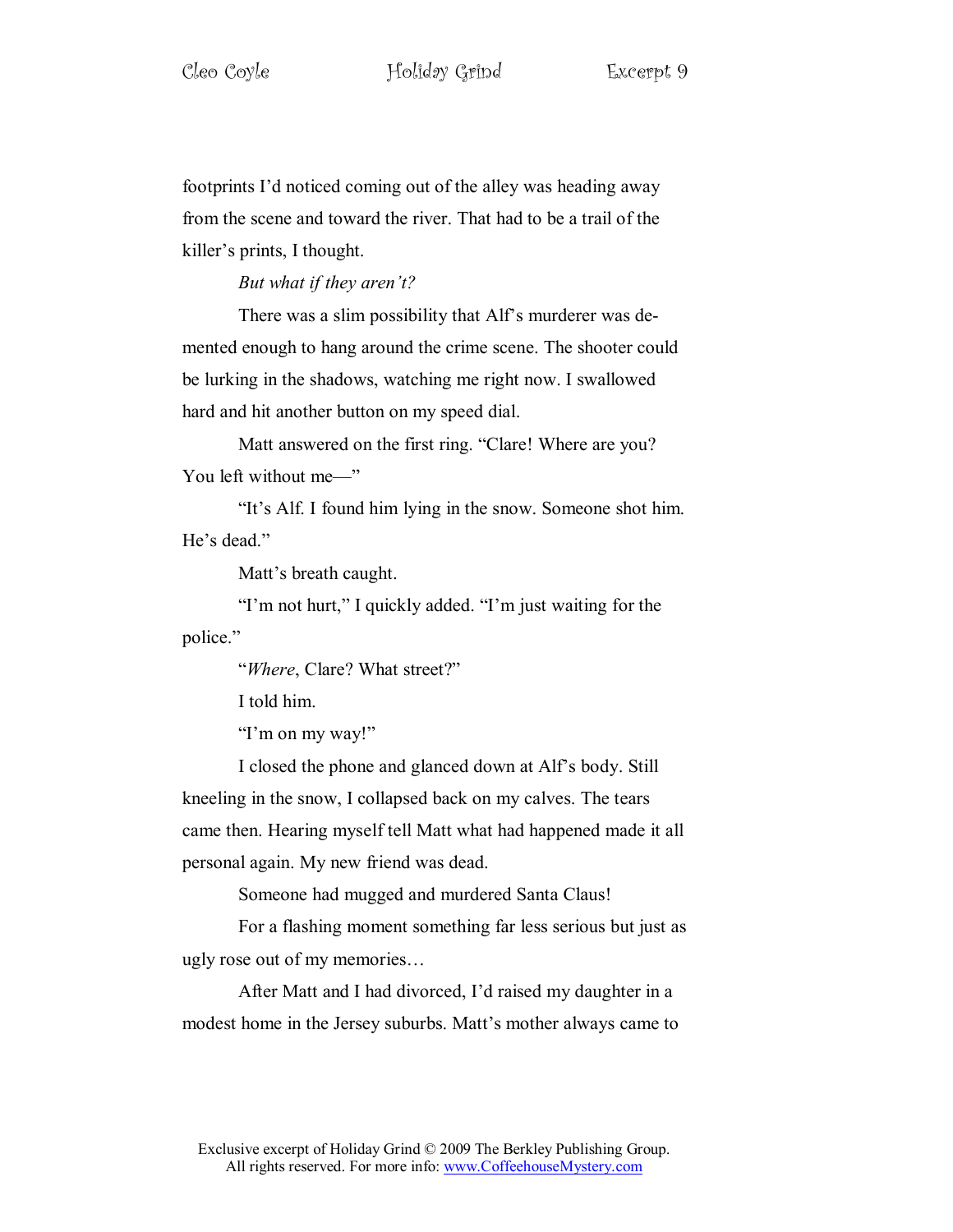join us for the first and last nights of Chanukah as well as Christmas dinner, and Matt always made it, too. For most of the season, however, Joy and I were on our own doing the baking, decorating, and holiday card writing.

By the time Joy was twelve, we'd developed our own little girls' club traditions, like buying a tree the first week in December. We put up our front yard lights and decorations together on the same day, too, and one of my favorite displays was a plastic Santa.

He was four feet tall and had a big red light for a nose. Chipped and fading, he was nevertheless a beloved piece of sentimental kitsch from my childhood front yard—and not just the yard of my late grandmother's. My four-foot Santa with the glowing nose had started out his life in my family's yard when it had still been a family, before my mother had left my dad and me to run away with some passing salesman to Florida (all the explanation I'd ever gotten).

Joy had grown fond of that funny little Santa, too. She loved the red glow of his nose, strong enough to cast a bit of festive color through her bedroom window during the dark December nights.

Unfortunately, on one of those nights—the longest of the year—a foursome of local punks got drunk enough and mean enough to want to kill Christmas. They set about smashing holiday decorations all over town. One of their victims was our muchbeloved Santa. I can still recall the morning I had to comfort my tearful daughter, while trying to explain the unexplainable to a little girl.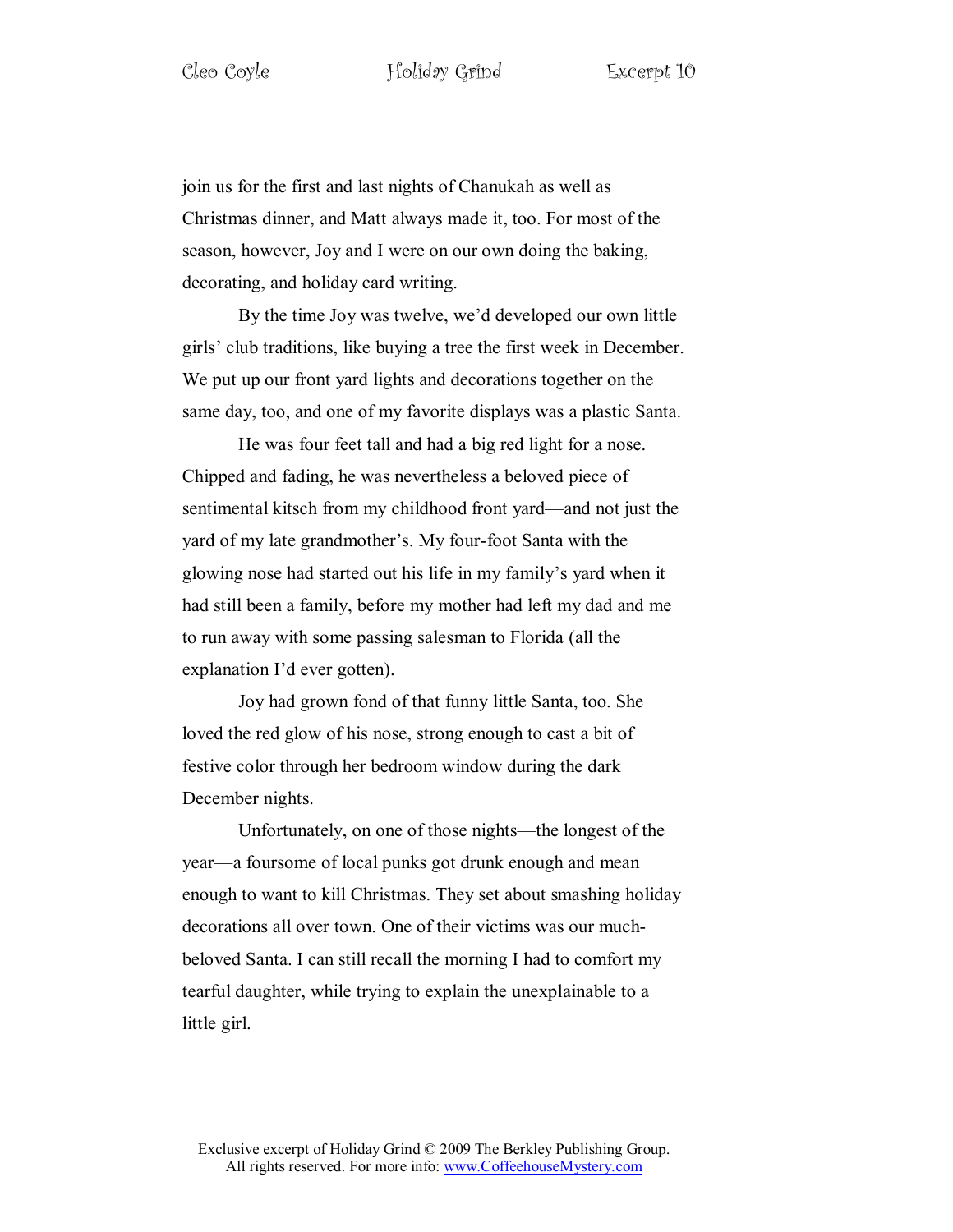A decade later, kneeling in the snow, I was the one who felt like a little girl, needing the unexplainable explained to me. I said a prayer for Alf, but it answered nothing. In fact, talking to God only turned my feelings of grief and shock into an onslaught of other emotions.

*How could this happen to a good man like Alf?! Do you hear me, God?! What are you going to do about it?!* 

Tears welled and spilled. I swiped them away; when my vision cleared, I saw something I hadn't noticed before. Right in front of me were more footprints in the snow.

I noted the size and shape of the prints and played my flashlight on the sole of Alf's slightly pointy boots. The prints in the snow were identical. Standing up, I used my little flashlight to illuminate this new trail of Alf's pointy boot prints. Oddly, they were coming out of the courtyard.

#### *What in the world?*

The killer's rounder-toed prints stopped in the snow next to Alf's body, then backtracked out to the street again. That meant Alf was coming out of this building's courtyard and through its side alley when the killer mugged and shot him.

But that made no sense for a street robbery. A mugger would have confronted Alf on the sidewalk, taken his donation box, and (God help me) forced Santa into the alley at gunpoint to prevent him from identifying the criminal in a lineup. But the marks left behind in the snow didn't tell a story like that. According to the boot prints, Alf came into this alley alone, went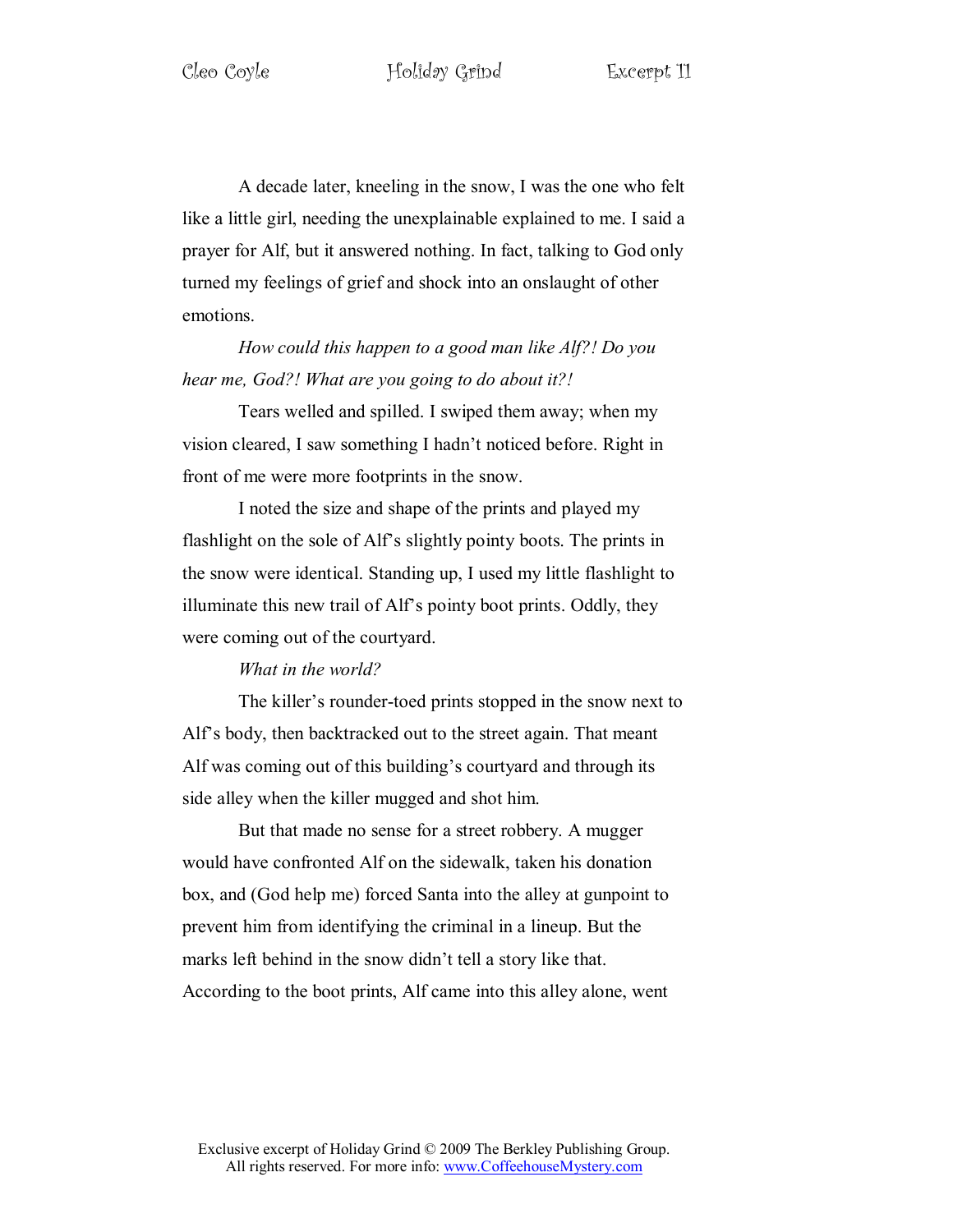back into the courtyard for some reason, and met his killer on his way out again.

*Why would Alf go into this dark courtyard alone? Why was Alf even on this desolate street during a snowstorm?* 

I knew at once that the detectives assigned to this case needed to see these prints. But where were they?!

I glanced skyward. The fat white flakes were falling even harder now. If the police didn't arrive soon, this evidence would be completely covered. I listened for the sound of a siren but heard nothing. Worried the prints would be obliterated by the weather, I moved farther into the alley to track them myself.

Inside a minute, I'd followed Alf's footprints through the alley's shadows and all the way into the snow-covered courtyard. The prints appeared to pause in the middle of the small yard, and I got the impression Alf had stood here for a moment, shifting from left to right, as if studying something.

*But what were you studying, Alf?* 

... Just then, I became aware of a high-pitched wail in the distance. An emergency siren! Finally! A police car was approaching from the street Iíd left. I checked my watch and realized with a start that less than six minutes had passed since my 911 call. Given the state I was in, it only seemed like hours. Still, I was glad I'd had the time to investigate. Now I was more than ready to give my statement to the detectives, show them what I'd found.

That's when I heard the voices.

"Police!"

"Freeze!"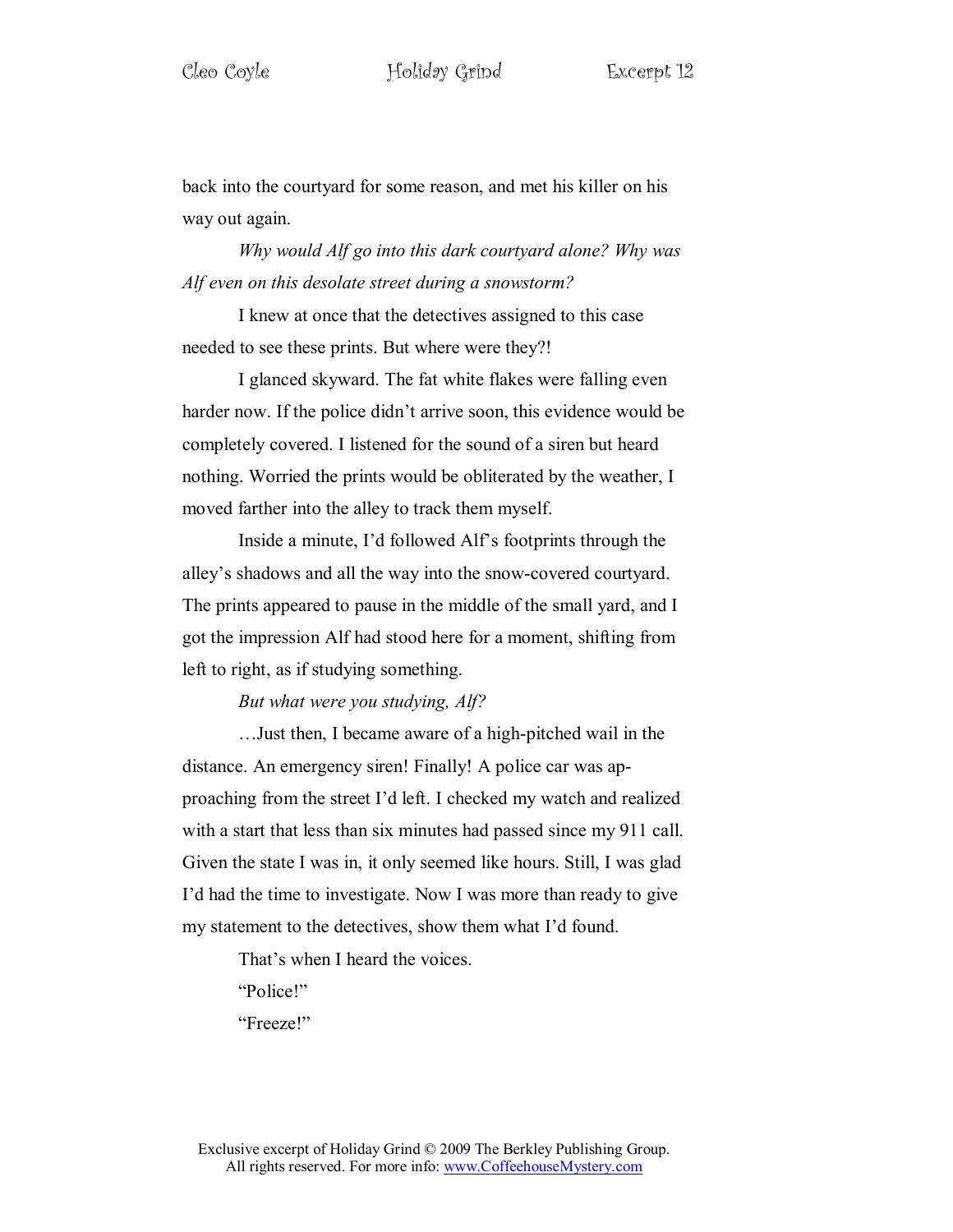Men were shouting between buildings from the other side of the courtyard.

ìNYPD!î

"Stop, police!"

Frost-crusted snow crunched behind me. As I turned to see who was coming, a hooded figure rocketed across the small, dark yard. I tried to make out the person's face, but I didn't have more than a nanosecond before the figure slammed into me.

The impact tore me off my feet. I flew through the air, and two seconds later I knew what a blitzed quarterback felt like when he hit Astroturf.

# Chapter Five

"M<sub>s.</sub> Cosi? You okay? Ms. Cosi?"

The voice sounded earnest, youthful, and familiar. I blinked against the flashlight's glare. A silhouette formed in my blurred vision. Narrow shoulders blocked the falling snow. The young man bent down to the icy ground beside me, and that's when I noticed the nickel-plated badge pinned to the dark blue uniform.

ìOfficer Langley?î I whispered. He and his partner, Demetrios, were regular customers at the Blend. (Langley was a latte man; Demetrios double espressos.)

"You really took a tumble," Langley said.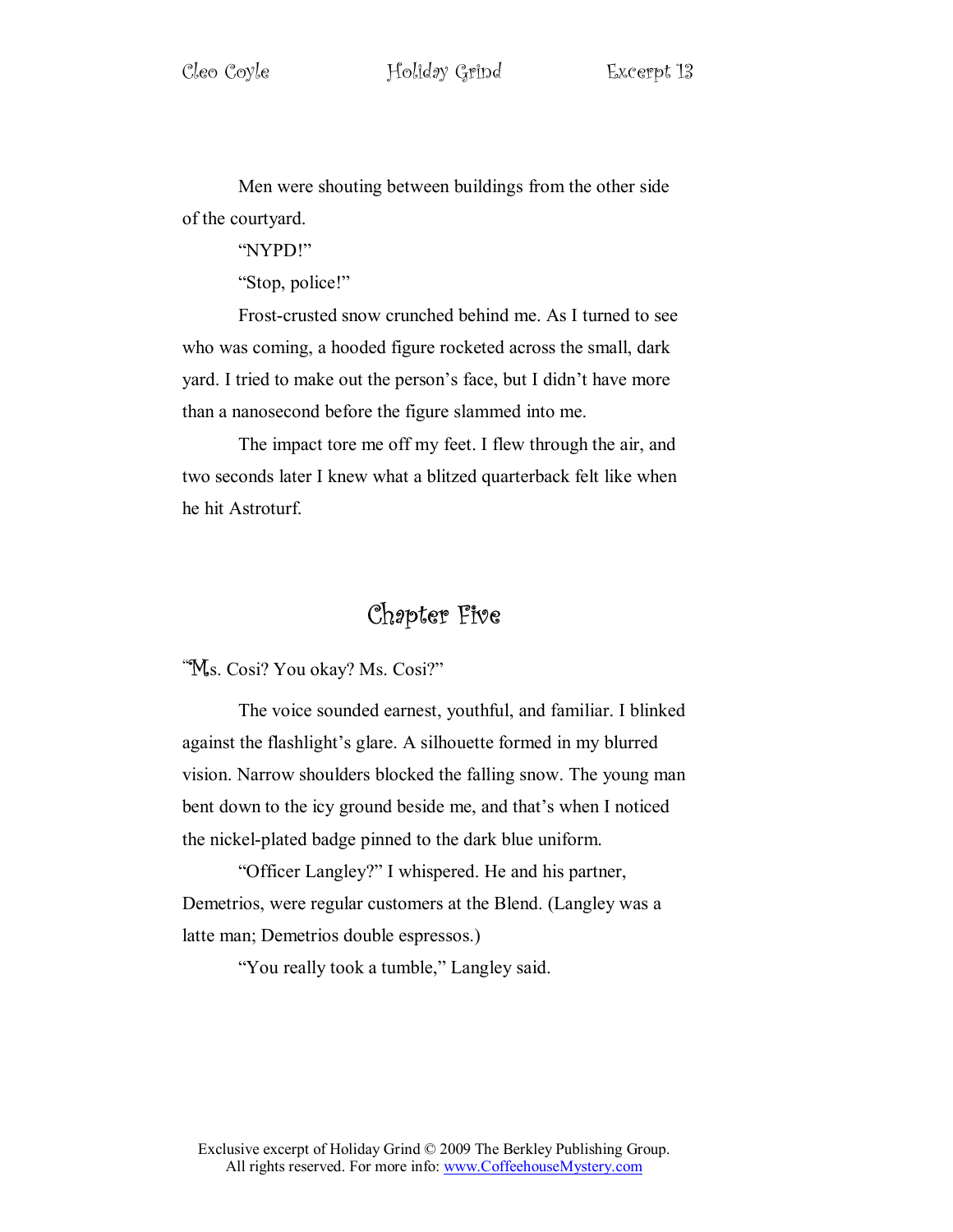Still flat on my back in the snow, I felt an icy clamminess creeping over me. Slush was trickling down the back of my parka, and I tried to sit up. Officer Langley gently restrained me.

"Don't move, Ms. Cosi. An ambulance is on the way."

"You're kidding, right? 'Cause I'm freezing down here!" I sat up—then clutched my ribs. "Ouch." I moaned.

"You shouldn't move until the paramedics check you out," Langley said. But I refused to remain on the frigid ground any longer, and the young cop gave up trying to fight me.

With a sigh of defeat, Langley helped me up. Loose strands of my shoulder-length hair were hanging in my face. As I brushed them away, a wind blast knifed through the courtyard. I groaned from the cold and noticed Langley shiver as he spoke into his police radio. Under his uniform's hat, the man's fair complexion blanched pastier than an albino thrown into a meat locker. After this long in the cold, I figured my own olive skin tone had gone nearly as pale.

Teeth close to chattering, I flipped up my hood and asked, "What happened?"

ìWe were chasing a suspect, Ms. Cosi. You got in the way."

"Oh my God!" I cried, my chill suddenly forgotten. "You saw the killer? Did you catch him? Did he tell you why he shot poor Alf?"

The officer gave me a sidelong glance. "There's no killer, Ms. Cosi. Just a mugger. We were chasing a purse snatcher, that's all, and  $\equiv$ "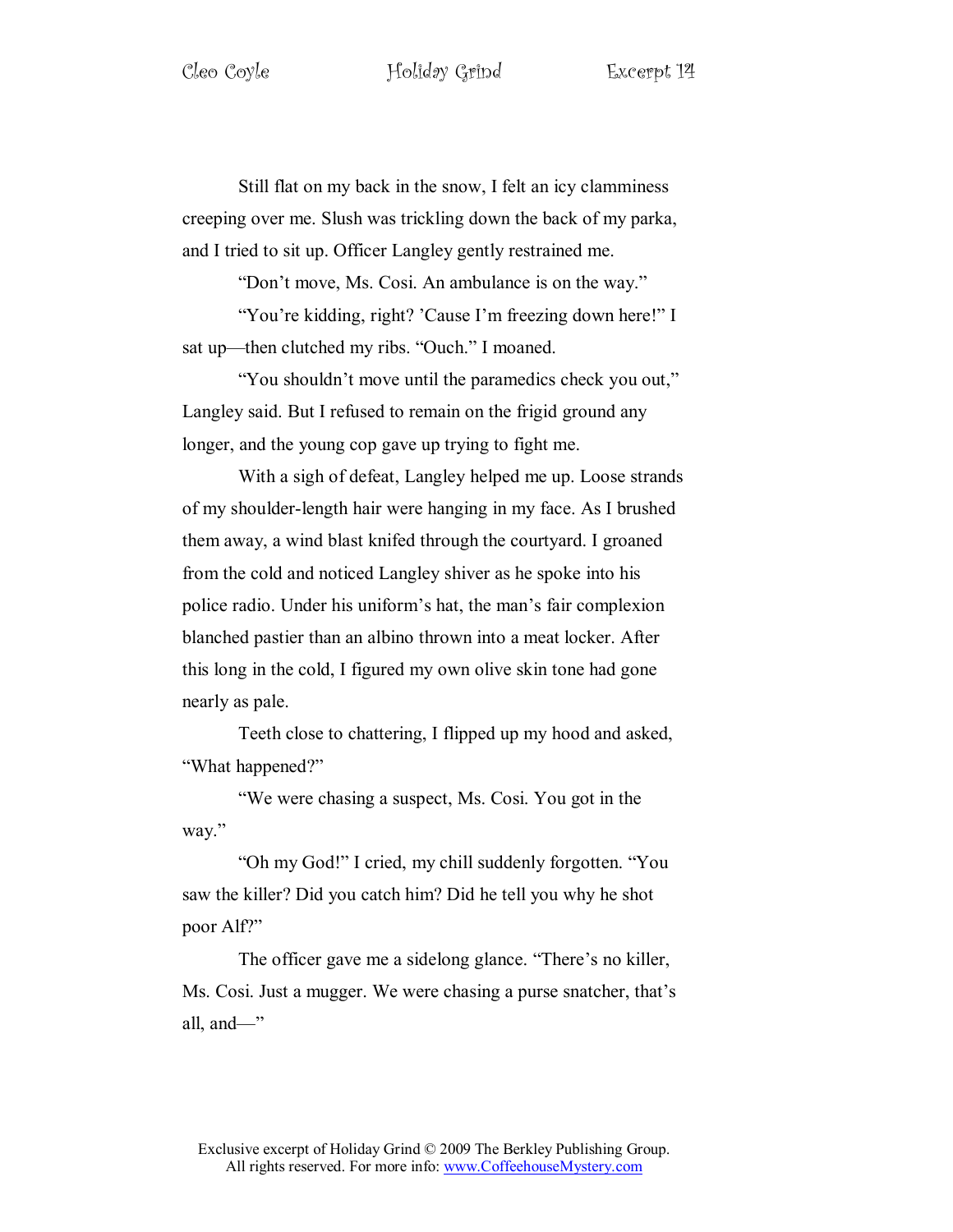"Langley!"

The deep, harsh call came from the side of the building where I'd found Alf's body.

"Where the hell is he? Langley!"

We moved across the courtyard and up to the mouth of the alley. My eyes widened at the small army of police and crimescene officers now gathering around Alf's corpse. Two uniformed men began spooling out a roll of yellow police tape to cordon off the area around the metal Dumpster.

"Yo! Langley," the man called again.

"Over here, Detective!" Langley waved.

A male figure broke away from the pack and moved toward us up the alley. I could hear his police radio chattering numerical codes.

"Give me the rundown," he demanded from the shadows.

"Me and Demetrios heard a scream on Perry Street," Langley explained. "A woman was being robbed. We pursued the perpetrator through that alley over there." He gestured to the other side of the courtyard. "The perp fled through this yard, where he ran down Ms. Cosi here. I stopped to help her while Demetrios continued the chase with Officers Wu and Gomez, also from the Sixth-"

"Those guys are after a shooter, Langley," the detective said, still veiled by the night. "We got a DOA by the Dumpster over there."

Langley tensed and exchanged a glance with me.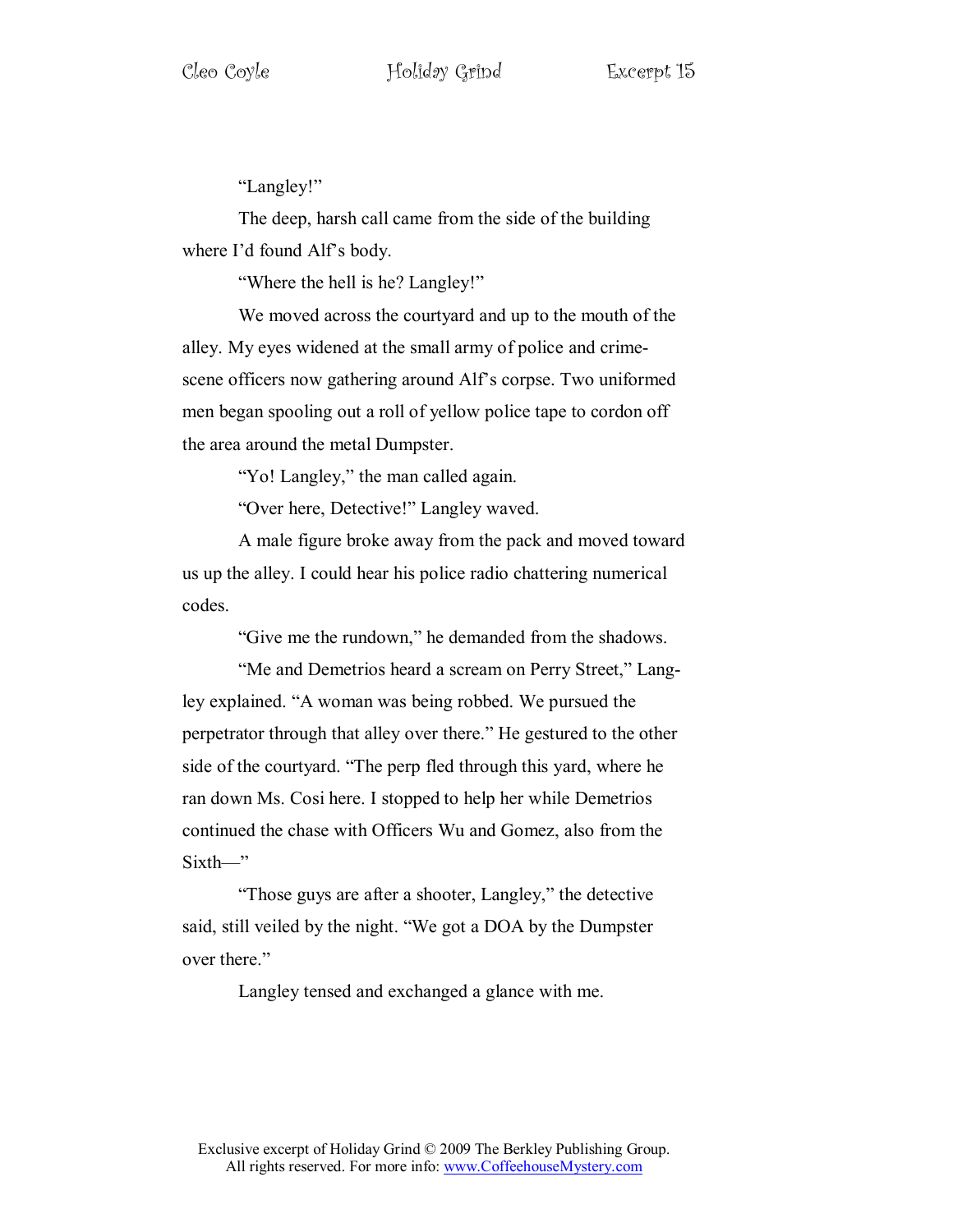That's when the detective finally stepped out of the shadows. Most detectives I'd met wore suits, ties, and overcoats. This guy wore cowboy boots and a Yankees jacket, and his head was covered by a red, white, and blue bandanna—an urban fashion statement my shaved-headed barista, Dante, once informed me was a "do-rag."

"Some female called the dead guy in, then took a hike," the detective said.

"Excuse me," I interrupted, "but that female would be  $me$ ...<sup>"</sup>

End of excerpt :  $)$ 

Holiday Grind A Coffeehouse Mystery

On sale now!

For more information on *Holiday Grind* or the previous titles in Cleo Coyle's Coffeehouse Mystery series, visit Cleo's official Web site: www.CoffeehouseMystery.com

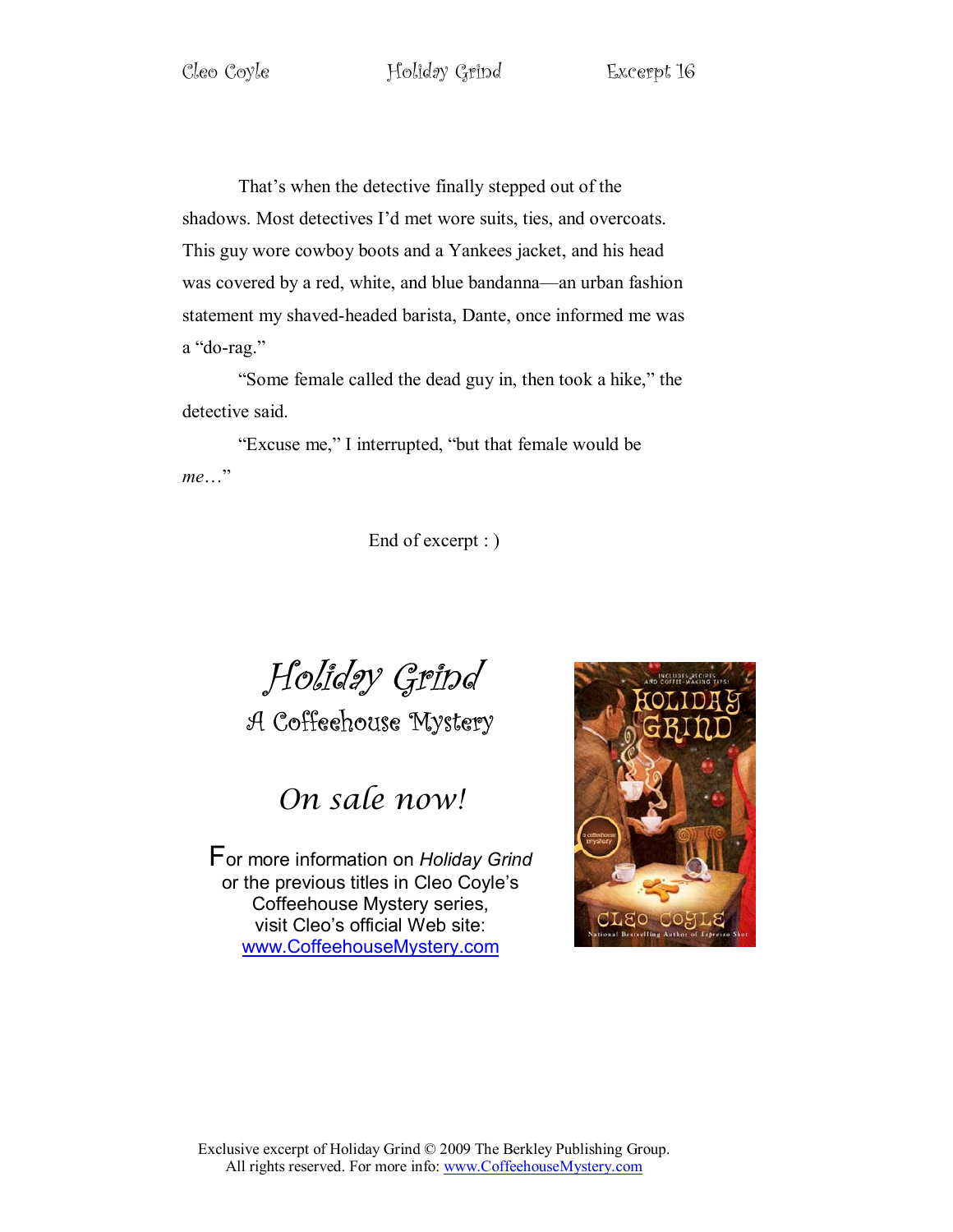# Cleo's *Final* Note

To those of you who have not yet read *Espresso Shot,*  the Coffeehouse Mystery that comes before *Holiday Grind,*  I am very happy to announce that it is now available in mass market paperback format!

# **Espresso Shot**

Paperback edition

Now on sale!